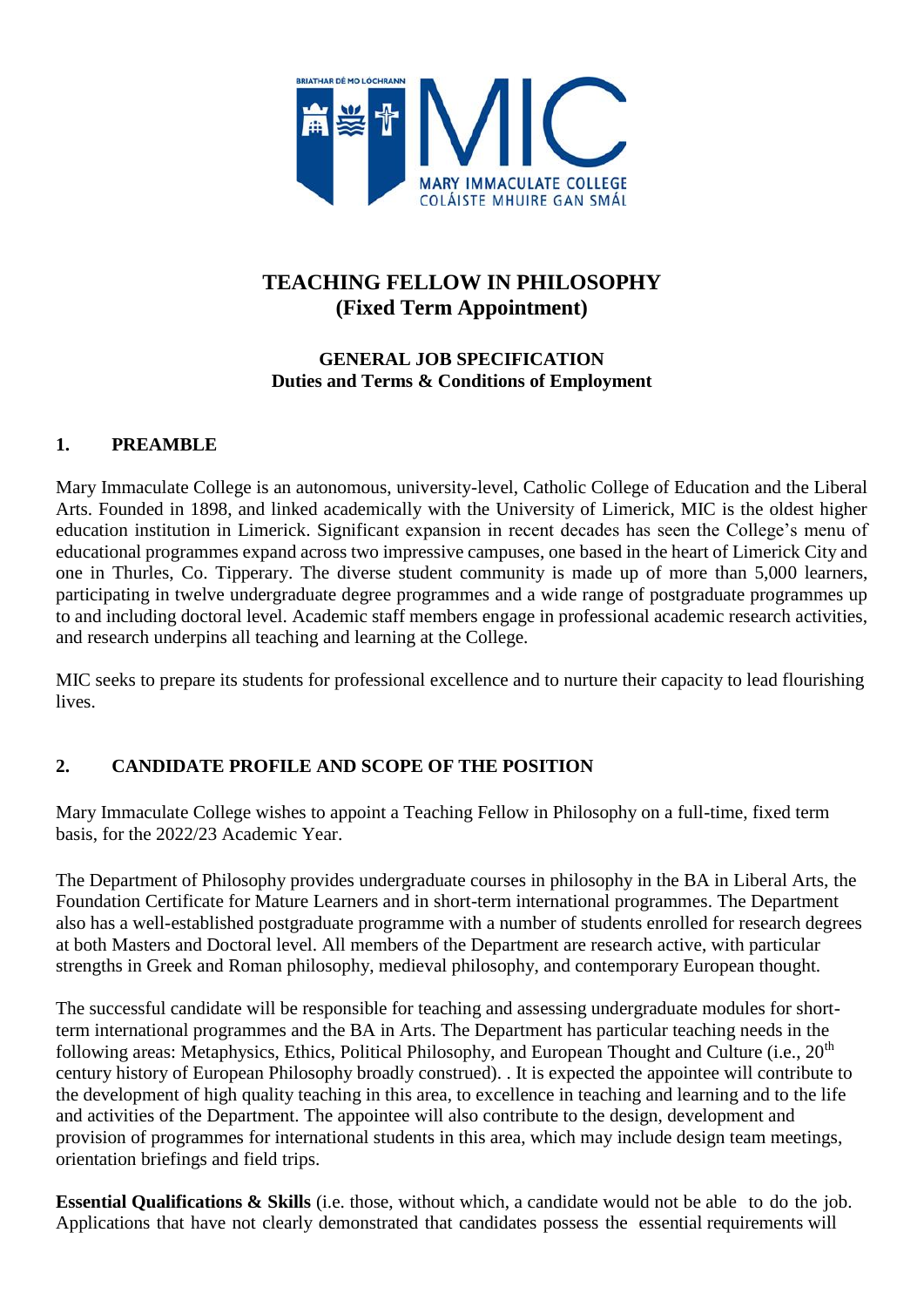not be shortlisted)**:**

## **In order to be considered for this post, applicants must have:**

- ) A PhD in Philosophy;
- a) At least 2 years' experience in teaching Philosophy at third-level;
- b) Demonstrable teaching competence in at least two of the following areas: Metaphysics, Ethics, Political Philosophy, and history of  $20<sup>th</sup>$  century European philosophy;
- c) Ability to teach difficult philosophical and metaphysical concepts as part of general education classes, building on transferable skills such as Critical Thinking;
- d) Ability to teach both normative and applied Ethics; a broad understanding of the history of Ethical theory and the application of normative ethics to contemporary applied problems;
- e) A good understanding of the US university system and of US grading rubrics and administrative systems.
- f) Ability to incorporate Service Learning, an integral part of the US university system, into programmes. This grounds Ethics in community engagement/development as a means of redressing imbalances in human rights, inclusion, equity and equality. It also places a strong emphasis on the ethics of charitable giving;
- g) The ability to work effectively within an established team environment;
- h) Excellent interpersonal and communication skills;

*Cuirfear fáilte roimh iarratais ó dhaoine go bhfuil dearcadh dearfach acu i leith na Gaeilge. Applications are welcome from people who have a positive outlook to Irish.*

#### **Candidates must clearly indicate in their applications how they meet each of the above criteria. Candidates will be shortlisted on the basis of both essential and desirable criteria.**

*Please note that current government policy may have implications for the re-employment of applicants who are currently in receipt of a public sector pension.*

## **3. JOB DESCRIPTION**

## **Reporting Relationship**

The appointee is required to carry out the duties attached to the post, under the general direction of the Head of Department, Philosophy, to whom he/she reports, and to whom he/she is responsible to for the performance of these duties in the first instance. The appointee will report through the Head of Department to the Dean of Arts and to the College President and/or such other College Officers as the President may designate from time to time.

He/she will liaise with the Heads of Departments and those in leadership/management positions within the Faculty of Arts and with other College personnel and relevant College bodies in carrying out the duties attaching to the post. The appointee will also work closely with the International Office in relation to the teaching of programmes designed for international students. The appointee may also be required to liaise with Department Chairs at partner universities and other colleagues external to the College, in order to support the development of international links and programmes.

In the case of there being a crossover in terms of the duties and responsibilities of other post holders within the College, the College President will adjudicate on same.

#### Duties and Responsibilities

- Teaching modules through lectures, seminars, tutorials, workshops and blended learning methods;
- Assessment and examination of student performance at undergraduate level;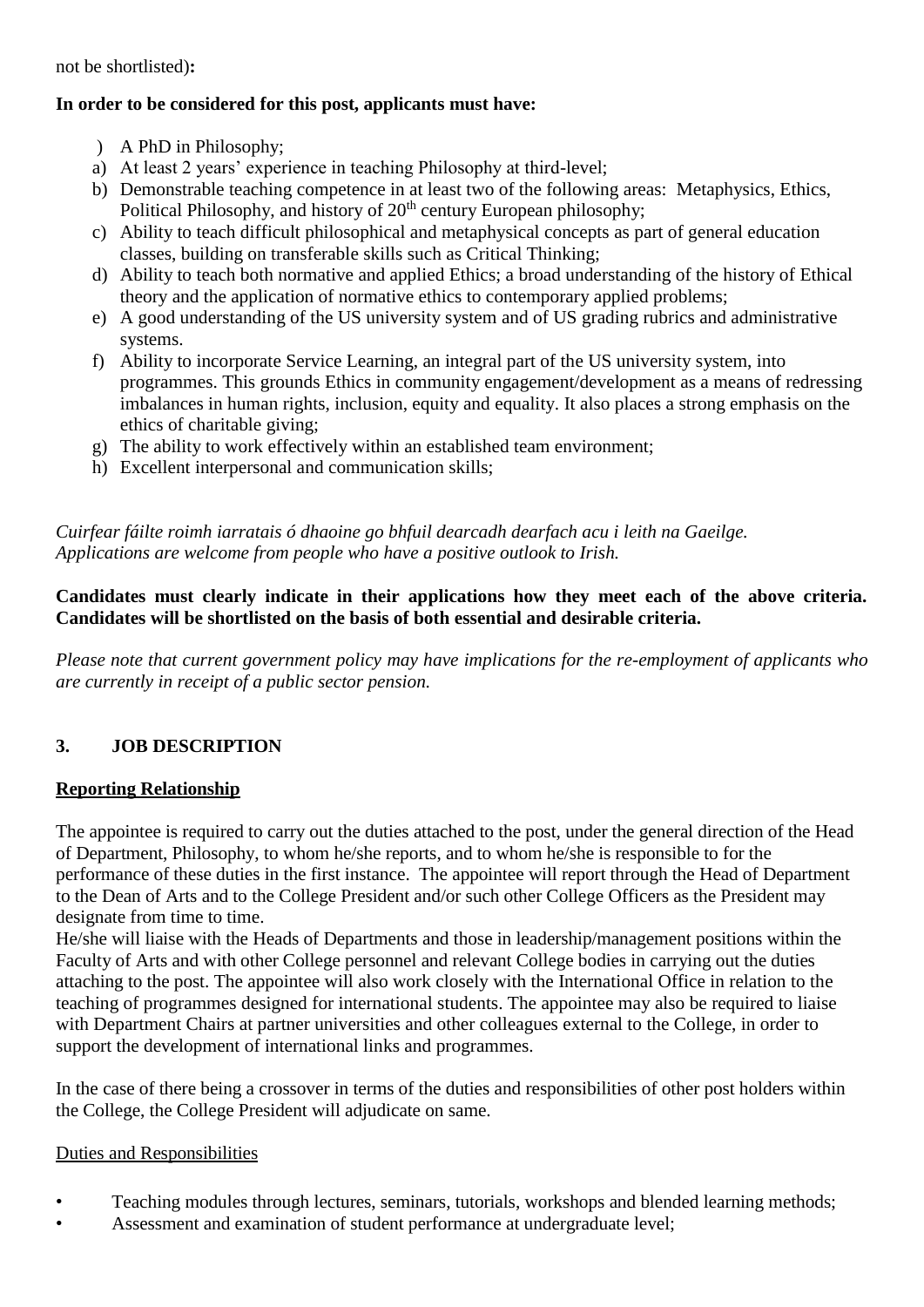- Development of own teaching material, methods and approaches, with guidance;
- Ensuring that the course design and delivery comply with the quality standards and regulations of the College and of the Department or in the case of delivery of external modules, the quality standards and regulations required by the partner university;
- Academic administration including attendance and participation in meetings of the Department and meetings with the International Office team, where required;
- Participation in the work of the Department;
- Attendance and participation in all meetings of Examination Boards;
- Consultation with students and the broader learning community;
- Participation in appropriate projects and committees.

The work is broadly defined and the range of duties is not exhaustive. The performance of the entire range of duties is not necessarily confined to any one individual, as the work requires that the staff function in a flexible manner, and work together as a team. The College retains the right to assign new duties and/or to re-assign staff to other areas of the College, in response to service needs.

*Cuirfear fáilte roimh iarratais ó dhaoine go bhfuil dearcadh dearfach acu i leith na Gaeilge. Applications are welcome from people who have a positive outlook to Irish.*

*Please note that current government policy may have implications for the re-employment of applicants who are currently in receipt of a public sector pension.*

# **4. TERMS AND CONDITIONS OF EMPLOYMENT**

## **General**

All persons employed will sign an appropriate contract, which will contain terms and conditions of the employment. A job description is given to all applicants for employment and this will form part of the contract documentation.

## **Place of Work**

The appointee's place of work will be Mary Immaculate College, Limerick. The College reserves the right to require the appointee to work from any other location.

It is a requirement of the College that the appointee must reside within a reasonable distance of the College.

## **Exclusivity of Service and Outside Work**

The person appointed will be required to devote their full-time attention and abilities to their duties during their working hours in the College and to act in the best interest of the College at all times. Therefore, for as long as the successful applicant is working in the College, they may not, without the prior written consent of the College, be actively engaged or concerned in any way, either directly or indirectly, in any other business or undertaking where this is or is likely to be in conflict with the College's interests or the performance of the duties that the person has been employed for.

Apart from the occasional giving of lectures elsewhere, the writing of books and occasional literary materials, the appointee will not, their tenure of office, undertake paid outside work unless they have received the permission of Vice President, Academic Affairs (VPAA) to undertake such work on the terms and conditions as agreed for the particular undertaking in question. In every case, it is the duty of the appointee to seek in writing the prior permission of the VPAA. It is also the duty, in every case, of the appointee to inform the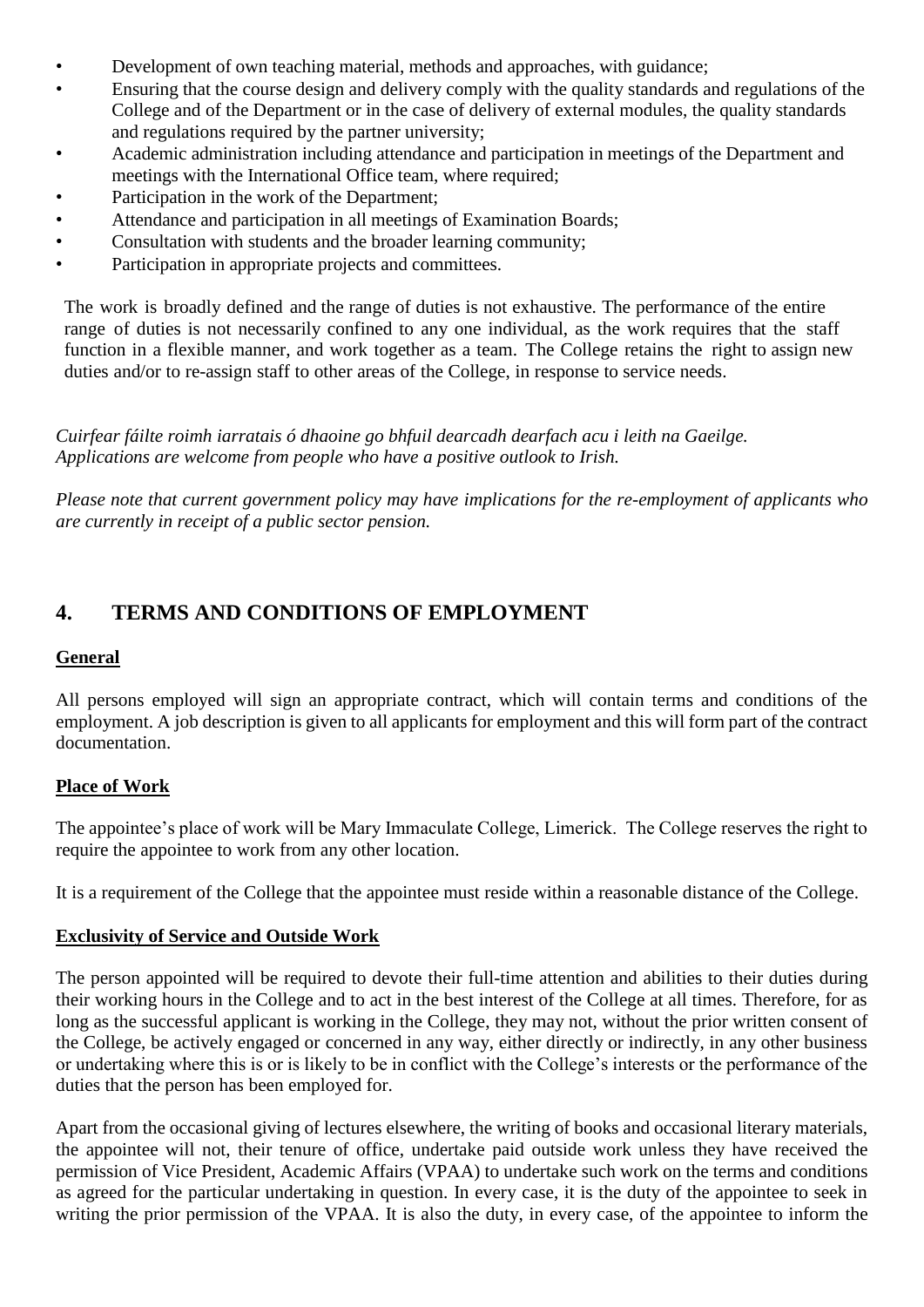person or body for whom the work is being undertaken, that the work is being conducted in a private capacity and that the College cannot in any circumstances be responsible for such work.

## **Probationary Period**

The appointment is subject to satisfactory completion of the standard 9 month probationary period. The probationary period may be extended at the discretion of the College but will not in any case exceed 11 months. Absences during the period of probation will extend the probationary period. Performance and conduct during the probationary period will be monitored through a process of assessment meetings. Termination of employment during the probationary period, for any reason or no reason, will be at the discretion of the College. The disciplinary procedure will not apply to a dismissal during probation where the probationary employee has been employed by MIC for less than 12 months.

## **Hours of Attendance**

The normal working week is 39 hours per week or 7.8 hours per day, Monday to Friday. The appointee is expected to be habitually present and available to staff and students alike during normal College hours, Monday to Friday.

The appointee may be required to work occasional evenings and weekends.

Academic staff members are required to supply students with an e-mail address at which they can be contacted. They must also provide the College Authorities with a telephone number at which they may be contacted during non-semester times. However, under no circumstances will contact telephone numbers to given to students by College Authorities.

## **Salary**

The appointment will be made on the salary scale at a point in line with current Government Pay Policy. In keeping with all other branches of the Civil and Public Service, individual bargaining for salary increases is not allowed. New entrants to the Civil or Public Sector, as defined in Circular 18/2010, will commence on the first point of the salary scale.

With effect from 1st February 2022, the annual salary scale for Teaching Fellow is:

 $\epsilon$ 32,136;  $\epsilon$ 34,092;  $\epsilon$ 35,012;  $\epsilon$ 36,788;  $\epsilon$ 37,905;  $\epsilon$ 39,162;  $\epsilon$ 40,342;  $\epsilon$ 41,531;  $\epsilon$ 42,446;  $\epsilon$ 44,774 (10 points).

Increments are awarded in line with national pay agreements.

Salary will be paid on a monthly basis on the 25th of each month, or the previous Friday if  $25<sup>th</sup>$  falls on a weekend, using the Paypath facility. Payment of salaries and wages are subject to statutory deductions, i.e. Income Tax (PAYE), Superannuation Contributions, Pay Related Social Insurance (PRSI) and Universal Social Charge (USC).

#### **Superannuation**

New entrants appointed will be required to participate in the Single Public Service Pension Scheme and pay Superannuation contributions at the appropriate rates in accordance with the provisions of the Public Service Pensions (Single Scheme and Other Provisions) Act, 2012. Details of this scheme can be obtained from the College's website.

All other eligible appointees are automatically included in the Colleges' of Education Pension Scheme on taking up appointment. In compliance with the Colleges of Education Pension Scheme, deductions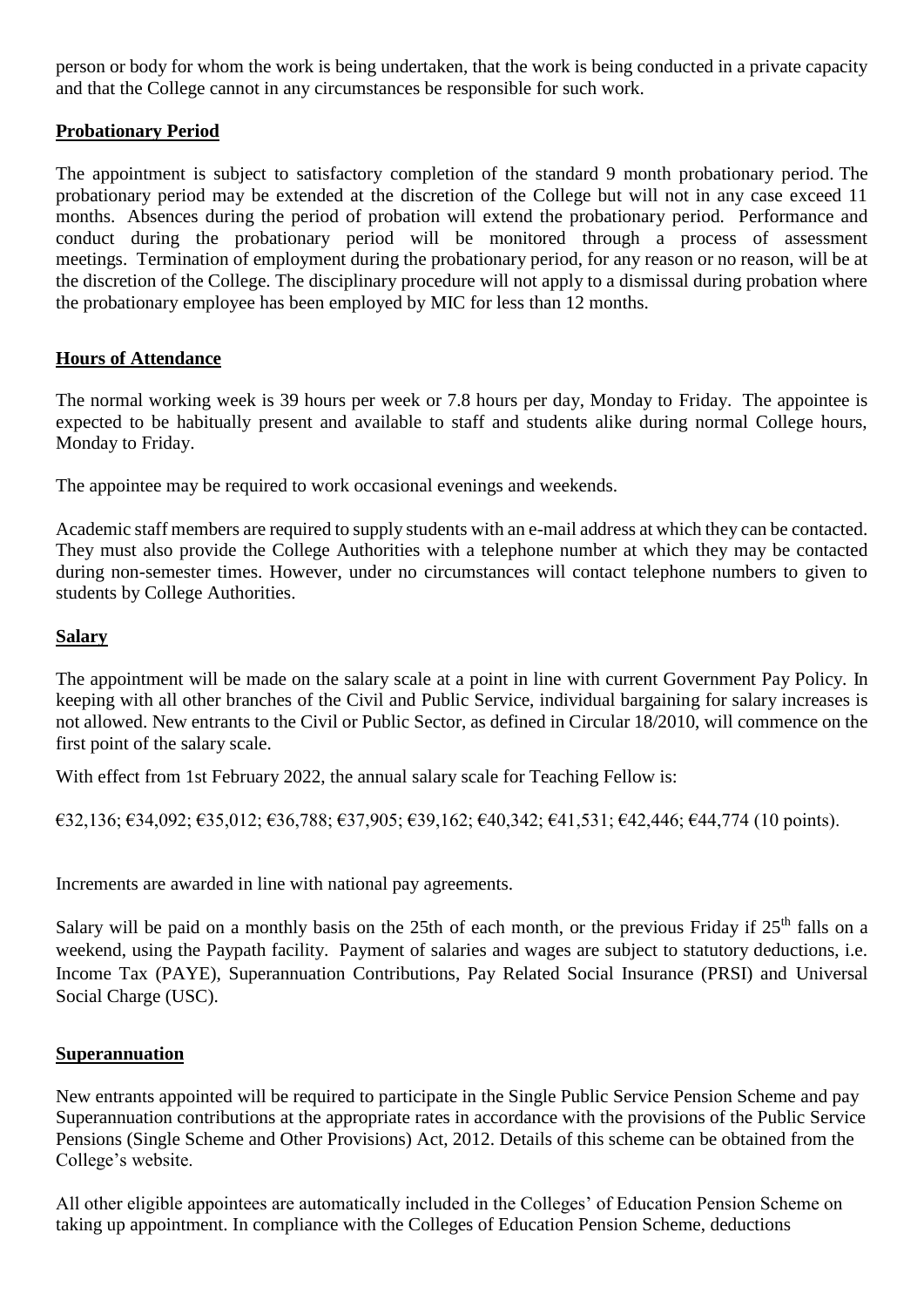amounting to 6.5% are made from salary. Details of the regulations concerning the Colleges' of Education Pension Scheme may be obtained from the College's Human Resources Office.

The appointee will also be required to pay Additional Superannuation Contribution (ASC) under the provision of Public Service and Pensions Act 2017.

Appointees who commenced employment in the public service between 1st April 2004 and 31st December 2012 and have not had a break in employment of greater than 6 months will have no mandatory retirement age. All other appointees will have a mandatory retirement age of 70.

Staff who are not eligible for membership of the Colleges' of Education Pension Scheme or the Single Public Service Pension Scheme may avail of a PRSA (Personal Retirement Savings Account). A designated PRSA provider has been nominated by the College and staff who are not eligible for membership of the aforementioned schemes should contact the Finance Office for further information on PRSA.

## **Annual Leave**

In addition to Public Holidays, a minimum of 20 working days will be allowed per annum, pro-rata. Annual leave should be taken when students are off campus and the taking of leave must have the prior approval of the relevant Line Manager.

Public Holidays are granted in accordance with the provisions of the Organisation of Working Time Act, 1997.

## **Sick Leave**

Employees who have a minimum 3 months' continuous employment with the College may be granted sick pay subject to the terms of the Public Service Sick Leave Scheme. Sick pay is contingent on full cooperation and compliance with the College's absence management procedures.

## **Termination of Employment**

At least **three** calendar month written notice is required to resign this post.

On the termination of employment but before departing from the College, staff members are required to return to the College all books, reports, memoranda, correspondence, papers, records, reports, files including data held on electronic files, computer disks, electronically recorded discs, and any other documentation, and all other property, including office keys, belonging to the College or relating to its business or affairs which are in the possession of a staff member or under their control when the employment is terminated.

## **Confidentiality**

In the course of working in Mary Immaculate College, the person appointed may have access to or hear information concerning staff and/or students and/or the functioning and the business of the College. Such information acquired in the course of employment with the College, including any aspect of the College's responsibilities or operations, is considered to be confidential information. On no account must information concerning students, staff or other College business be divulged or discussed except in the performance of normal duties and, unless authorised to do so, this information shall not be communicated to a third party. In addition records must never be left in a manner that unauthorised persons can obtain access to them and must be kept in safe custody when no longer required.

## **Health & Safety**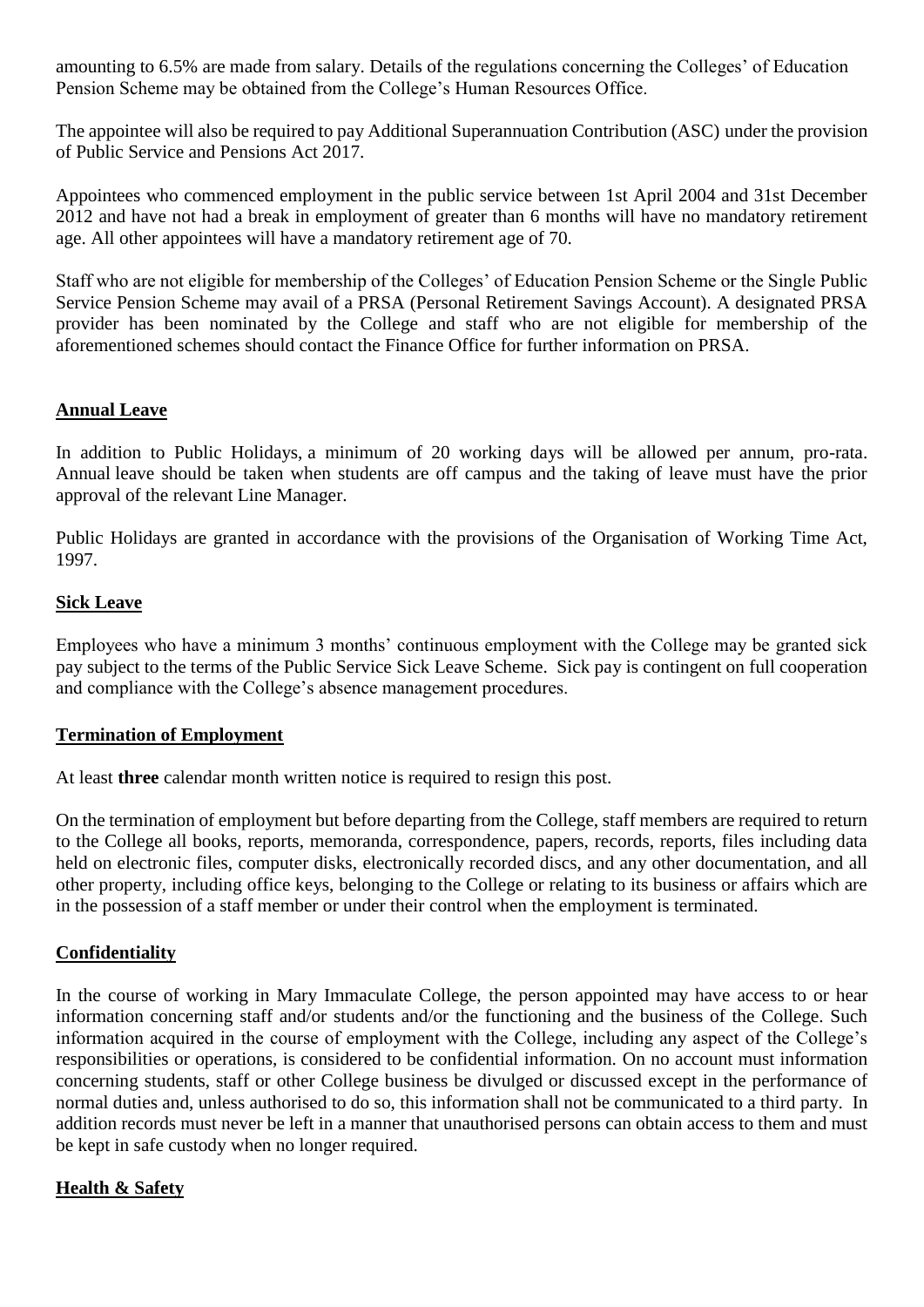Mary Immaculate College will ensure as far as reasonably practicable, a safe and healthy work environment. Therefore, it is the duty of each employee to take reasonable care to protect the health and safety of themselves and of other people in the workplace. Each employee must comply with all health and safety policies and procedures in operation in Mary Immaculate College and familiarise him/herself with the Safety Statement.

Employees are obliged to wear the PPE (Personal Protective Equipment) they have been provided with and no person shall intentionally or recklessly interfere with or misuse any appliance, protective clothing or other equipment provided in the workplace for health and safety purposes. Employees are statutorily/legally obliged to ensure that any accidents/incidents which may occur are reported promptly to the Health and Safety Officer on the MIC Accident/Incident Report Form.

## **College Policies, Rules and Regulations**

The College is a Public Sector employer and is bound by National Agreements. It is also bound by regulations, circulars and directives issued on behalf of Government by the Department of Finance, the Department of Education, the Department of Further and Higher Education, Research, Innovation and Science and the Higher Education Authority.

Employees are at all times subject to the provisions of the Code of Conduct for Staff, College policies, rules and regulations. These policies include but are not confined to Disciplinary & Grievance Policies, Dignity at Work, Examination Rules & Regulations, Policy on Responsible Computing and Use of Information Technology Facilities. All policies are outlined on the College's Staff Portal for College employees. All employees are required to familiarise themselves with the contents of Policies and Procedures, on the College's Staff Portal.

## **5. APPLICATION AND SELECTION PROCESS**

## **Method of Selection for Recommendation**

## *Shortlisting*

An expert group will convene to conduct shortlisting of applicants, measured against pre-determined criteria.

*The criteria that will be used to shortlist candidates for this appointment are:*

- a) A PhD in Philosophy;
- b) At least 2 years' experience in teaching Philosophy at third-level;
- c) Demonstrable teaching competence in at least two of the following areas: Metaphysics, Ethics, Political Philosophy, and history of 20<sup>th</sup> century European philosophy;
- d) Ability to teach difficult philosophical and metaphysical concepts as part of general education classes, building on transferable skills such as Critical Thinking;
- e) Ability to teach both normative and applied Ethics; a broad understanding of the history of Ethical theory and the application of normative ethics to contemporary applied problems;
- f) A good understanding of the US university system and of US grading rubrics and administrative systems.
- g) Ability to incorporate Service Learning, an integral part of the US university system, into programmes.
- h) The ability to work effectively within an established team environment;

Normally the number of applications received for a position exceeds that required to fill the position. While a candidate may meet the eligibility requirements of the competition, if the numbers applying for the position are such that it would not be practical to interview everyone, the College may decide that a limited number will be called to interview. This is not to suggest that other candidates are necessarily unsuitable to undertake the job, rather that there are some candidates, based on their application, appear to be better qualified and/or have more relevant experience. It is incumbent, therefore upon the applicant, to ensure that all relevant